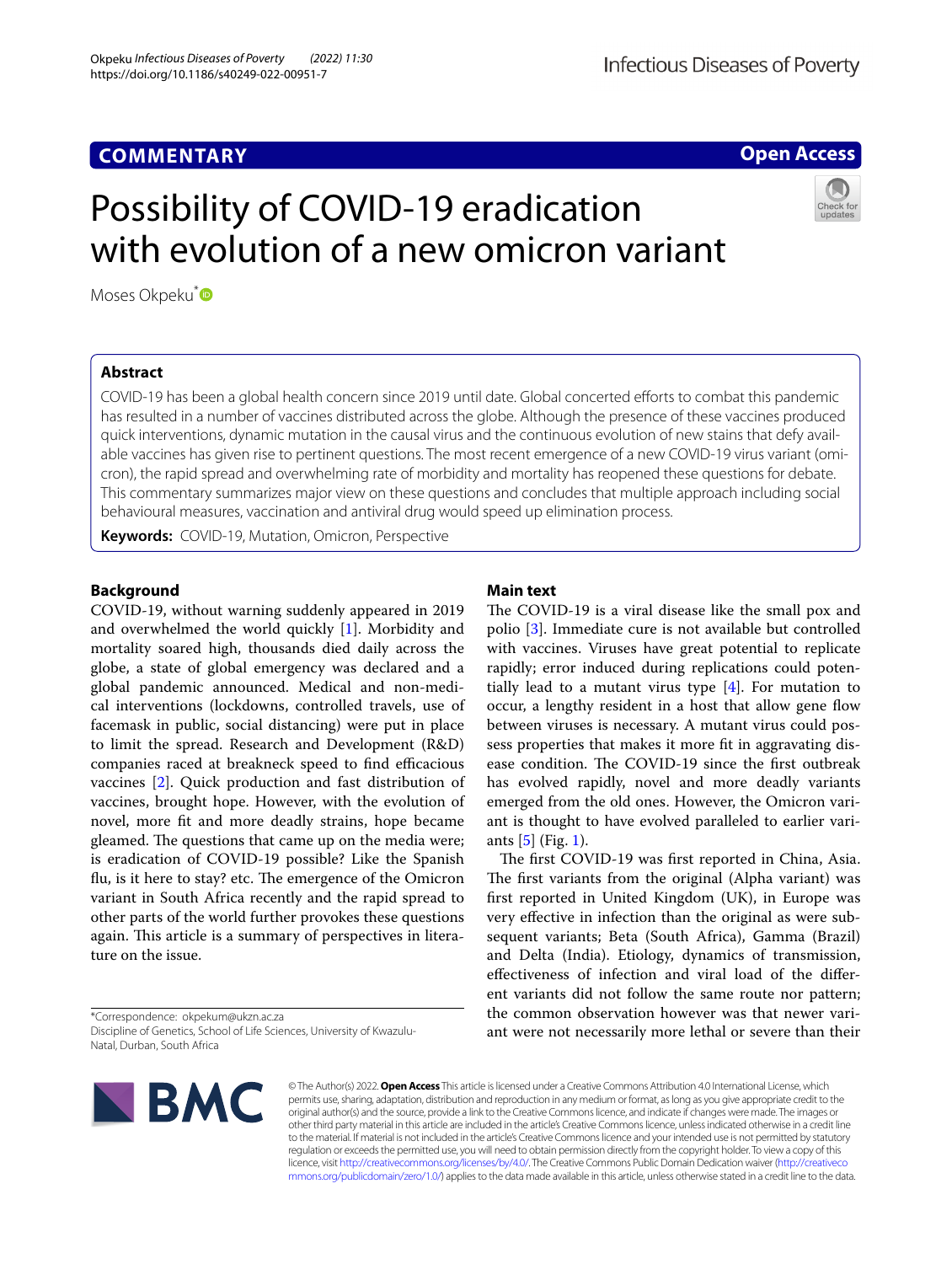predecessor, but a progressive mutation in the spike protein enabling better transmission and infection was observed  $[5, 6]$  $[5, 6]$  $[5, 6]$ . The Omicron possess the most mutations in the spike protein, it is more advanced, and more effective at overwhelming acquired immunity [[5,](#page-2-2) [8](#page-2-6)], even vaccinated persons, were confrmed infected, making Omicron superior in infection ability and casting doubts on the efficacy of available vaccines. To quickly arrest Omicron invasion, booster dosage of vaccines were recommended in some quarters [[7\]](#page-2-7). However, booster dose for vaccines are usually produced post emergence of the mutant strain. Large scale data gathering, is needful also for determination of efficacy and setting dosage threshold, all of which is both costly and time consuming making this impractical in reality.

In South Africa, the dynamics of transmission of omicron compared with the Delta (the nearest predecessor) suggest it is less severe but more efective at by-passing the body defense systems [[8\]](#page-2-6). Further increasing the possibility of a novel variant that defes available interventions. Endless cycles of mutant virus with superior infection ability, would make isolations and social distancing the panacea, but for how long? Lockdown cripples local and international economy, and reduce productivity  $[7, 8]$  $[7, 8]$  $[7, 8]$  at all levels. The implications and efects on socialization, commerce and global economy is not encouraging and hardly sought after now. In South Africa, the rate of infection and mortality is coming under controlled with vaccination and these preventive measures but where will the next mutant to continue the pandemic surface?

## **Is COVID‑19 eradication possible?**

Is it here to stay and be managed like the flu? There are diferent perspectives to all of these questions and the debate is inconclusive. One perspective to it is that, eradication is possible, but those with this view are quick to admit that it would be very challenging and might take longer than expected [[3](#page-2-0)]. Others argue that like the flu, the virus has come to stay [\[9\]](#page-2-8); but will require proper surveillance and great monitoring to keep it under control. While another school of thought believes that vaccination without pharmaceutical, intervention is the way. The search for a single efficacious vaccine must continue, yet it is difficult to predict and prepare vaccines awaiting a mutant that has yet to manifest. Proper sanitation and hygiene, spacing out and covering of the mouth and nose in public slow down the spread and may persist longer than anticipated. However, a multiple approach that combines all of these and the development and deployment of antiviral drugs for COVID should be encouraged and pursued. There is no known, vaccine for HIV



<span id="page-1-0"></span>aids but the global burden of the disease in now managed using antiviral drugs, as with other viral diseases like the infuenza. Investment in antiviral drugs with multi-strain targets to support vaccination programs is proactive, especially when introduced timeously  $[10]$  $[10]$ , will speed up elimination process. It would reduce viral load, interrupt incubation period, reduce mutations rate and evolution of difcult strains might be halted.

## **Conclusions**

COVID-19 eradication is not impossible, but an immediate solution seems not to be in view with the constant evolution of diferent variants of the virus. New variants might defle existing vaccines, research for improved vaccines to match new variants at the shortest time possible coupled with antiviral drugs is more proactive. To efectively identify and neutralize multi strains, bring down parasite load and reduce disease burden, it is recommended that research focused at drug design and implementation for fghting this minacious virus be intensifed. No stone should be left unturned; this and other short time and longtime measures should be explored, with constant surveillance that incorporates rapid response.

#### **Acknowledgements**

Author appreciates colleagues and friends who motivated for the writing of this manuscript.

#### **Authors' contributions**

MO: Conceptualize, wrote manuscript and edited manuscript. The authors read and approved the fnal manuscript.

### **Funding**

No funding received for this work.